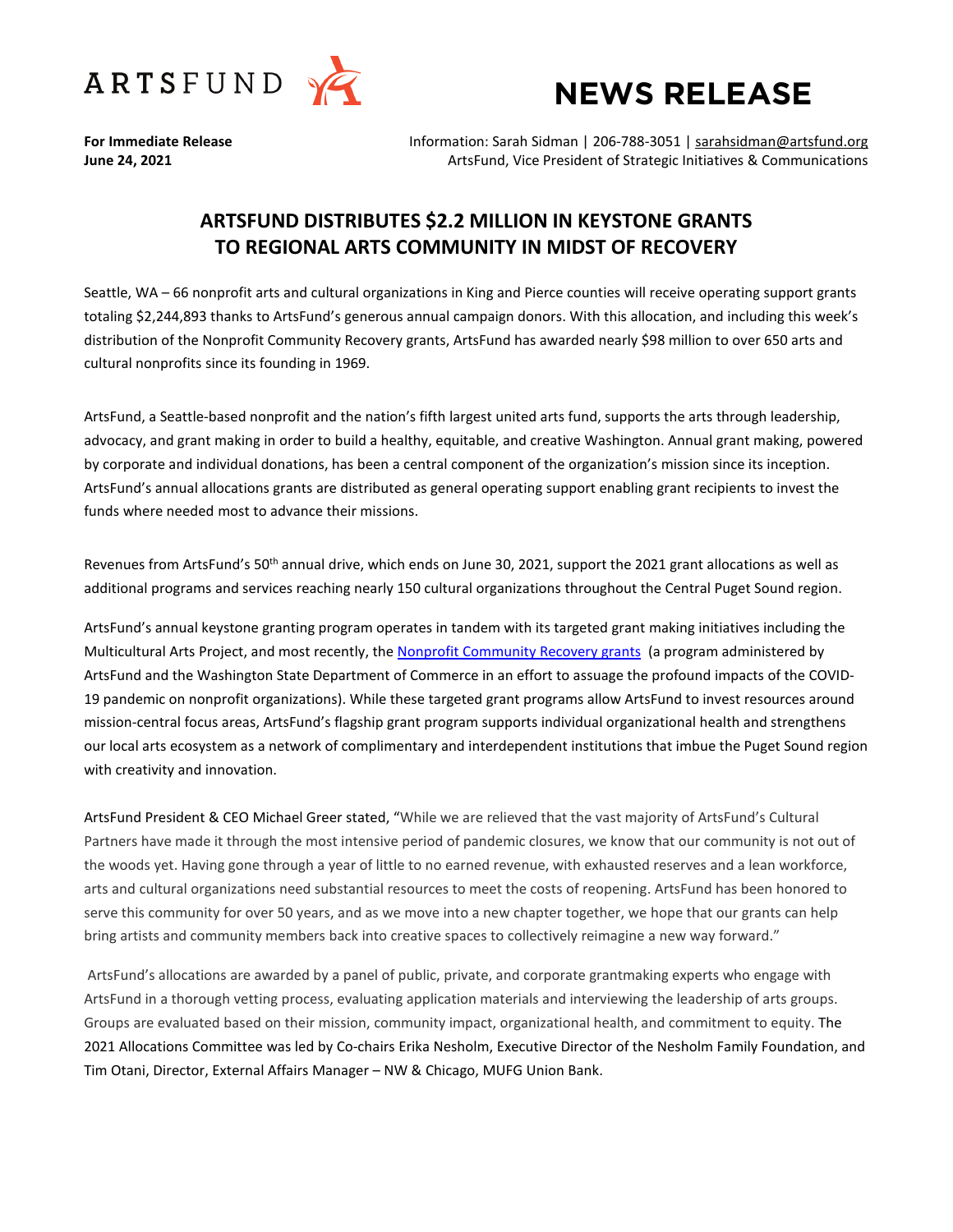For more information on ArtsFund's grant recipients, visit: http://www.artsfund.org/about-arts-fund/arts-groups-wesupport.

For a list of ArtsFund's cultural partners, visit https://www.artsfund.org/culturalpartners.

For more information about ArtsFund, visit: http://www.artsfund.org/about.

### 2021 ArtsFund Grants

ArtsFund 2021 Grant Allocations/June 24, 2021/Page 2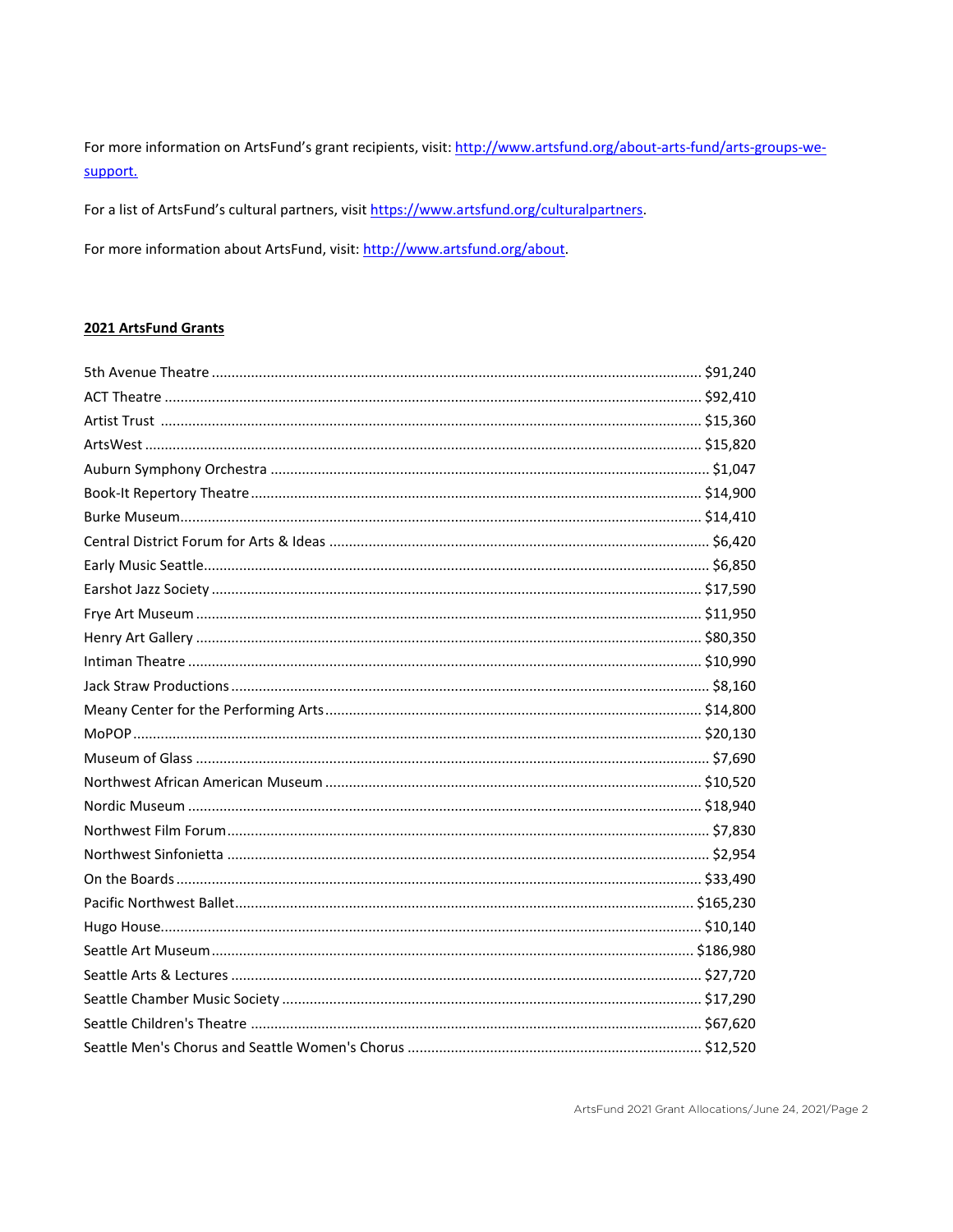# **ArtsFund Youth Arts Opportunity Fund Grants**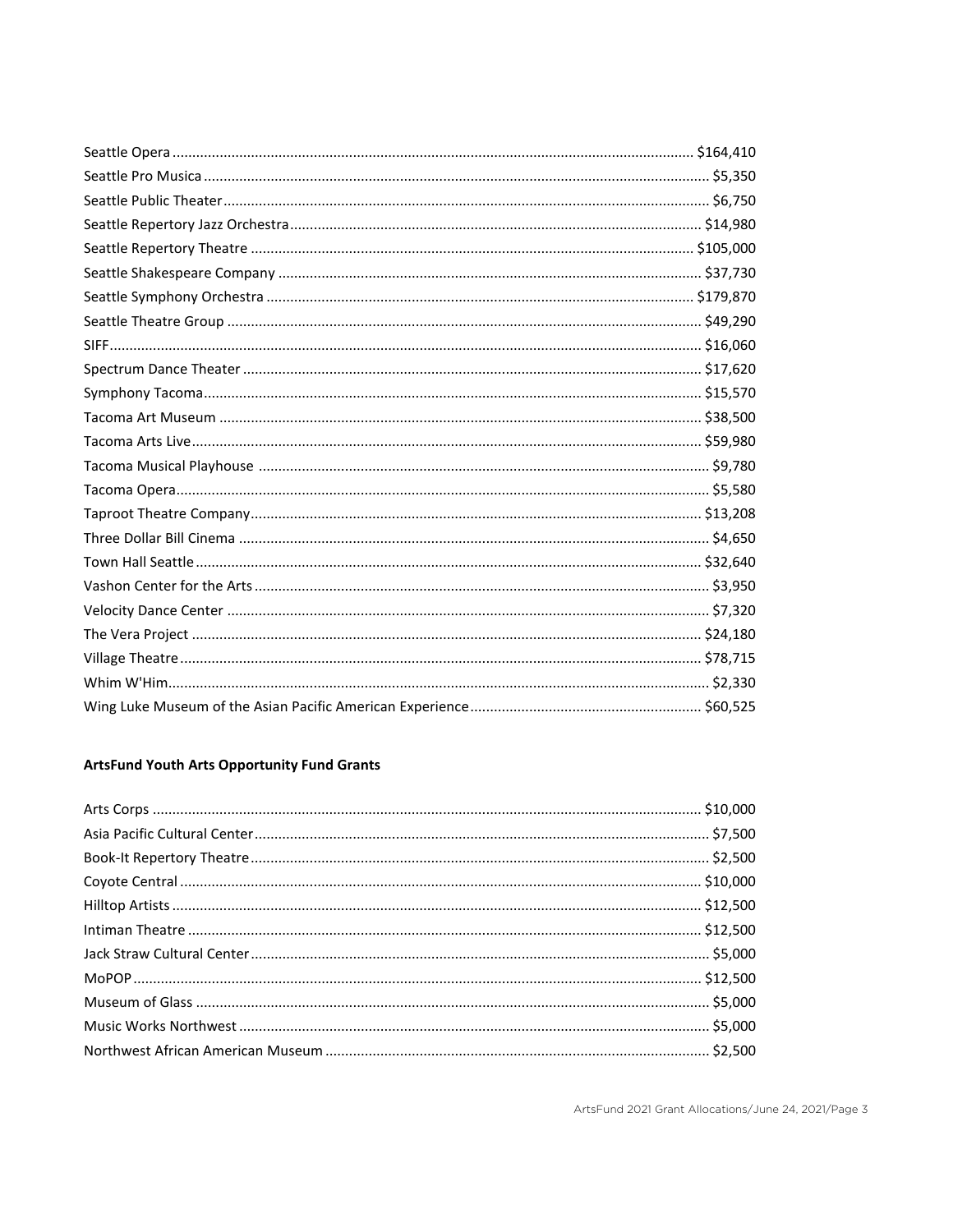\*ArtsFund Plestcheeff Design and Decorative Arts Grants totaling \$46,100 will be awarded late summer 2021.

## **2021 Allocations Committee**

Tim Otani, Co-chair Director External Affairs Manager - NW & Chicago **MUFG Union Bank** 

Erika Nesholm, Co-chair **Executive Director** Nesholm Family Foundation

Jane Broom Sr. Director, Microsoft Philanthropies Microsoft Corporation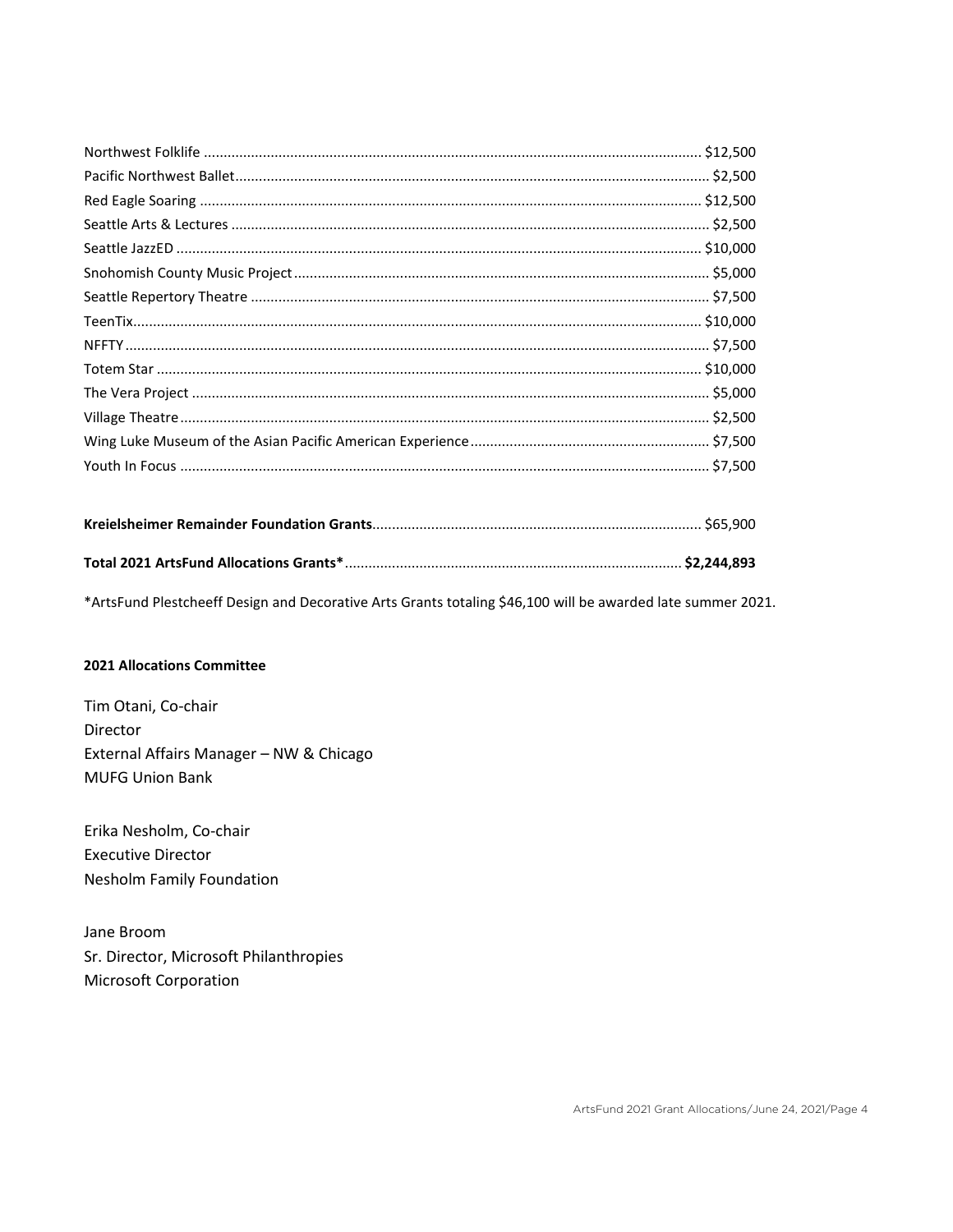Brian Carter Executive Director 4Culture

Calandra Childers Deputy Director Seattle Office of Arts & Culture

Jonathan Cunningham Senior Program Officer Seattle Foundation

Mark Dederer Director, Philanthropic Services Hohimer Wealth Management

Ellen Ferguson Trustee The Hugh and Jane Ferguson Foundation

C'Ardiss Gardner Gleser Director of Programs and Strategic Initiatives Satterberg Foundation

Dwight Gee Retired Executive Vice President World Justice Project

Michael Greer President & CEO ArtsFund

ArtsFund 2021 Grant Allocations/June 24, 2021/Page 5